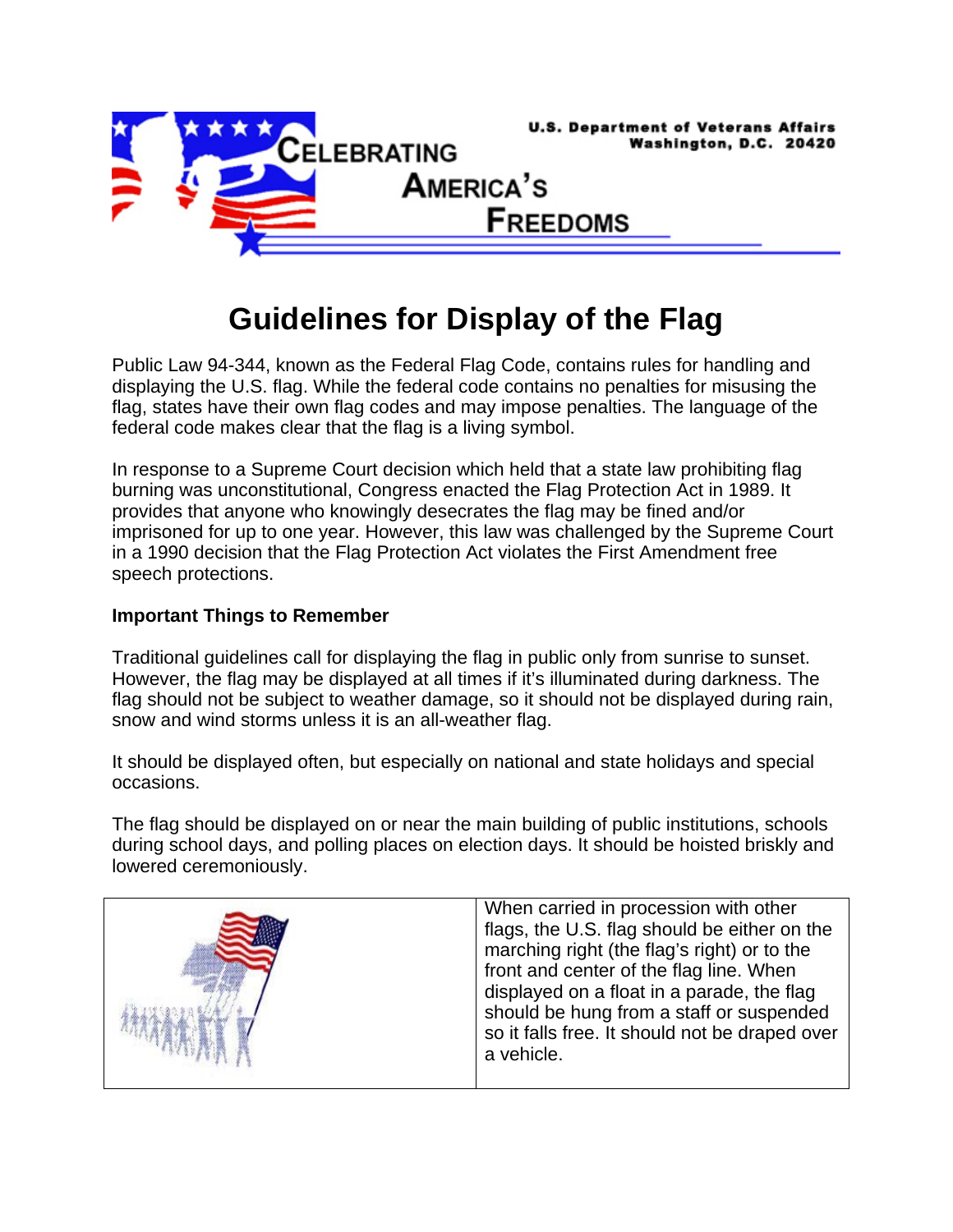| When displayed with another flag against<br>a wall from crossed staffs, the U.S. flag<br>should be on its own right (left to a person<br>facing the wall) and its staff should be in<br>front of the other flag's staff.                                                                                                         |
|----------------------------------------------------------------------------------------------------------------------------------------------------------------------------------------------------------------------------------------------------------------------------------------------------------------------------------|
| In a group of flags displayed from staffs,<br>the U.S. flag should be at the center and<br>the highest point.                                                                                                                                                                                                                    |
| When the U.S. flag is displayed other than<br>from a staff, it should be displayed flat, or<br>suspended so that its folds fall free. When<br>displayed over a street, place the union so<br>it faces north or east, depending upon the<br>direction of the street.                                                              |
| When the U.S. flag is displayed from a<br>staff projecting from a building, the union<br>of the flag should be placed at the peak of<br>the staff unless the flag is at half staff.<br>When suspended from a rope extending<br>from the building on a pole, the flag should<br>be hoisted out, union first from the<br>building. |
| When flags of states, cities or<br>organizations are flown on the same staff,<br>the U.S. flag must be at the top (except<br>during church services conducted at sea<br>by Navy chaplains).                                                                                                                                      |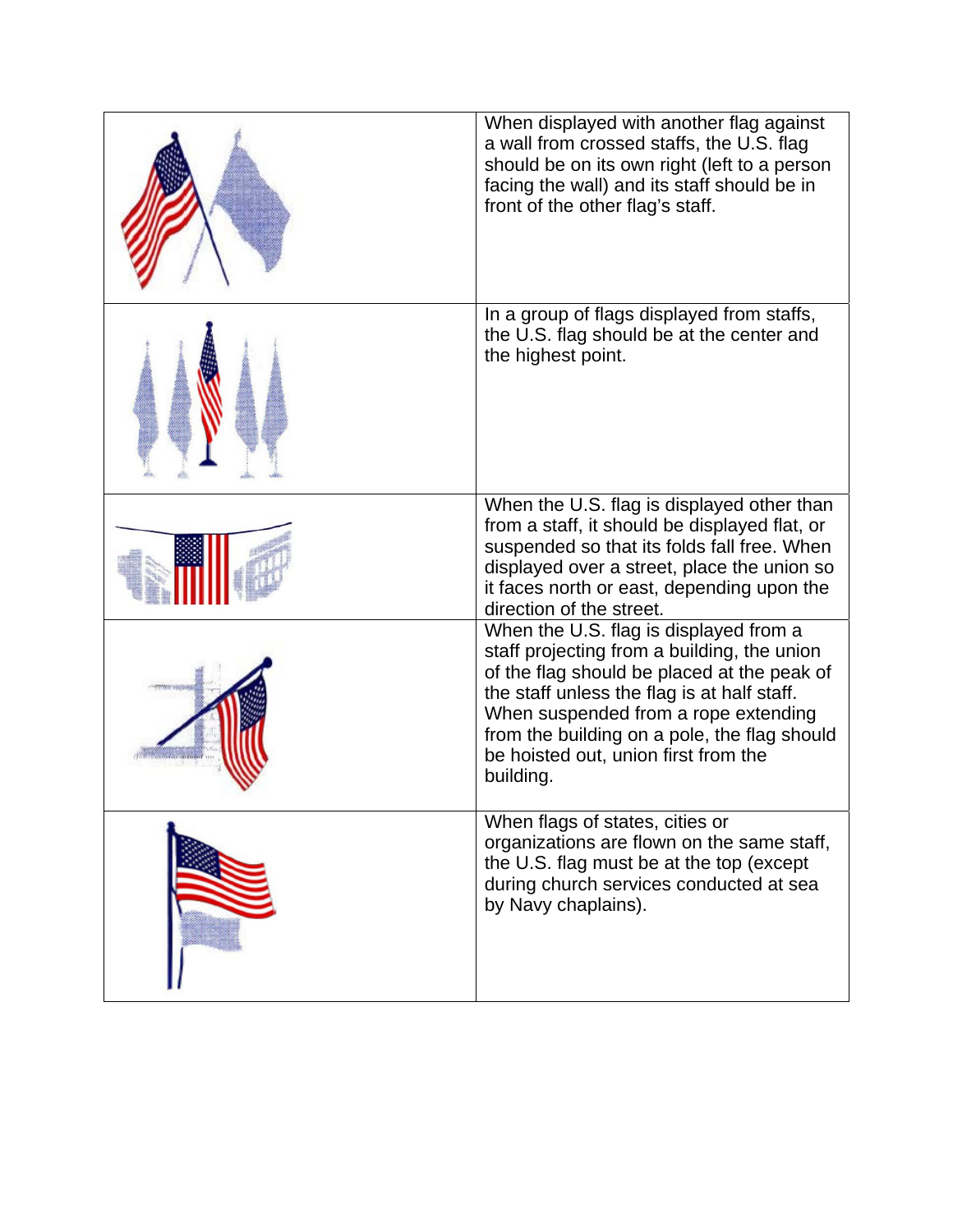| When other flags are flown from adjacent<br>staffs, the U.S. flag should be hoisted first<br>and lowered last. It must be on the right of<br>other flags and no other flag should stand<br>higher than it. Flags of other nations<br>should be flown from separate staffs.<br>International custom dictates that flags of<br>different nations be displayed at the same<br>height in peacetime and be approximately<br>the same size.                                                                                    |
|--------------------------------------------------------------------------------------------------------------------------------------------------------------------------------------------------------------------------------------------------------------------------------------------------------------------------------------------------------------------------------------------------------------------------------------------------------------------------------------------------------------------------|
| When displayed flat against the wall on a<br>speaker's platform, the flag should be<br>above and behind the speaker with the<br>union on the left side as the audience<br>looks at it (again, the flag's right).                                                                                                                                                                                                                                                                                                         |
| When the flag hangs from a staff in a<br>church or public place, it should appear to<br>the audience on the left, the speaker's<br>right. Any other flags displayed should be<br>placed on the opposite side of the<br>speaker.                                                                                                                                                                                                                                                                                          |
| The flag may cover a casket, but should<br>not cover a statue or monument for<br>unveiling. On a casket, the union (blue<br>field) should be at the deceased person's<br>head and heart, over the left shoulder. But<br>the flag should be removed before the<br>casket is lowered into the grave and<br>should never touch the ground. Whenever<br>the flag is displayed at half-staff, it should<br>be first raised to the top. Lowering from<br>half-staff is preceded by first raising it<br>momentarily to the top. |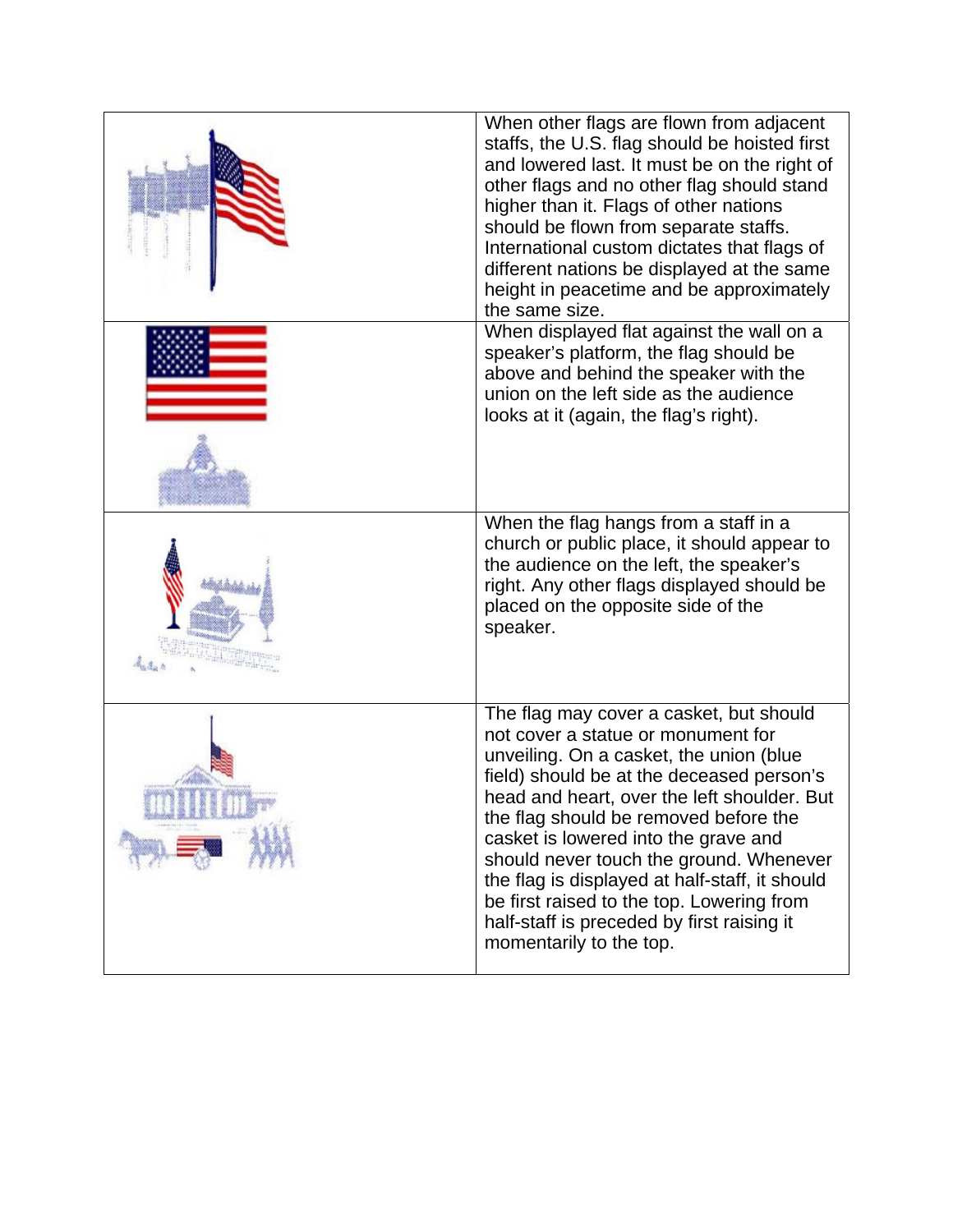|  | During the hoisting or lowering of the flag<br>or when it passes in parade or review,<br>Americans should stand at attention facing<br>the flag and place their right hand over the<br>heart. Uniformed military members render<br>the military salute. Men not in uniform<br>should remove any headdress and hold it<br>with their right hand at their left shoulder,<br>the hand resting over the heart. Those<br>who are not U.S. citizens should stand at<br>attention. |
|--|-----------------------------------------------------------------------------------------------------------------------------------------------------------------------------------------------------------------------------------------------------------------------------------------------------------------------------------------------------------------------------------------------------------------------------------------------------------------------------|
|--|-----------------------------------------------------------------------------------------------------------------------------------------------------------------------------------------------------------------------------------------------------------------------------------------------------------------------------------------------------------------------------------------------------------------------------------------------------------------------------|

The flag should never be draped or drawn back in folds. Draped red, white and blue bunting should be used for decoration, with the blue at the top and red at the bottom.

The flag may be flown at half-staff to honor a newly deceased federal or state government official by order of the president or the governor, respectively. On Memorial Day, the flag should be displayed at half-staff until noon.

## **Other Things Not to Do with the Flag**

Out of respect for the U.S. flag, never:

- dip it for any person or thing, even though state flags, regimental colors and other flags may be dipped as a mark of honor.
- display it with the union down, except as a signal of distress.
- let the flag touch anything beneath it: ground, floor, water, merchandise.
- carry it horizontally, but always aloft.
- fasten or display it in a way that will permit it to be damaged or soiled.
- place anything on the flag, including letters, insignia, or designs of any kind.
- use it for holding anything.
- use it as wearing apparel, bedding or drapery. It should not be used on a costume or athletic uniform. However, a flag patch may be attached to the uniform of patriotic organizations, military personnel, police officers and firefighters.
- use the flag for advertising or promotion purposes or print it on paper napkins, boxes or anything else intended for temporary use and discard.

During the hoisting or lowering of the flag or when it passes in parade or review, Americans should stand at attention facing the flag and place their right hand over the heart. Uniformed military members render the military salute. Men not in uniform should remove any headdress and hold it with their right hand at their left shoulder, the hand resting over the heart. Those who are not U.S. citizens should stand at attention.